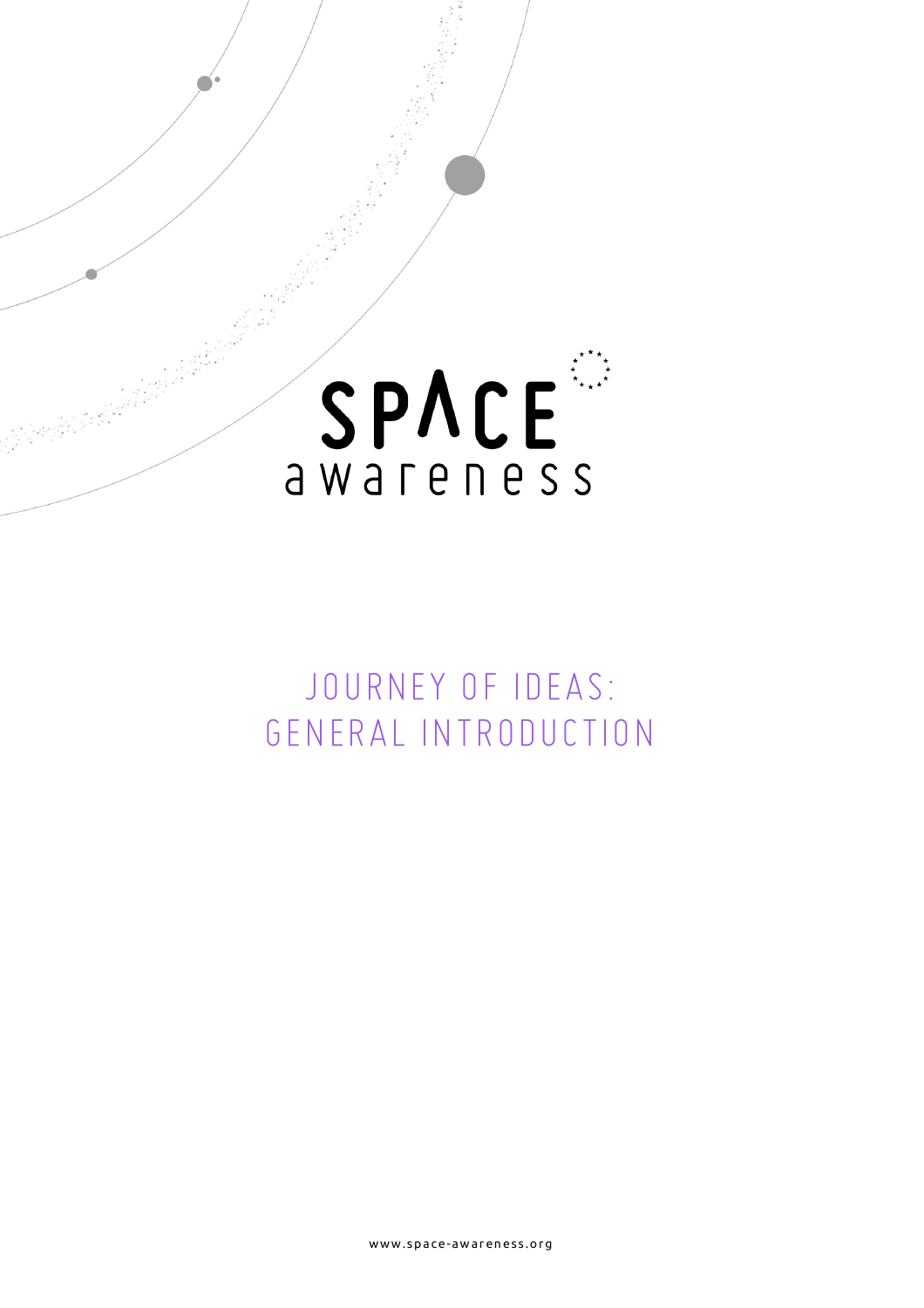

There is a chronic underrepresentation in Europe of children from migrant communities that choose to pursue careers in science, technology and engineering. Consequently an enormous reservoir of untapped talent exists that could be potentially mobilised for the benefit of society. The Space Awareness Program is therefore devoting special attention to reaching out to schoolchildren in migrant communities from Turkey, the Middle East and North Africa and their teachers. We regard it as important to show children in these communities that they belong to a rich heritage of *distinguished scientists who helped shape the global history of astronomy and space sciences during the Islamic* Golden Ages and beyond. We hope that showcasing aspects of the rich history of Islamic science will help to motivate *children from migrant communities to consider pursuing a career in science or engineering.*

The recent influx of refugees to Europe from the Middle East and Africa, the majority of which are Moslem, makes the need for such an approach more acute. Thus, more than ever it is necessary to build a bridge between the Islamic culture and Latin Europe. One way of doing this is to identify common roots between these apparently two different worlds, by focusing for example on how scholars in the Islamic world in the past gathered knowledge from different *cultures, made invaluably translations into Arabic, andintroducednew developments that triggeredthe renaissance in Europe andlaidto the foundation of modern science.*

Astronomy as a field of knowledge common to humankind seems to be ideal to build this bridge. In this sense, the *present astronomicalheritage kit "The journey of the ideas" andits correspondinghandbook will contribute to fill the* 1000 years gap in the history of science by showing concrete examples of the influence of Islamic science on the *development of modern astronomy, optics andspace sciences.*

It must be pointed out that we refer here to "Islamic science" or "Islamic astronomy" not in the religious sense but in the rational sense brought to the Islamic civilisation from the Greek tradition. The word "astronomy" in Arabic (`ilm al-hay `a) means "science of the configuration of the world" and has no equivalent in Greek. Furthermore, the Arabic language during the Golden Ages played a similar role to what English plays today in science: It was the language in which Persian, Šyriac, Turkish, North African and other scientists of the Middle East communicated their knowledge at *that time.*

In our teacher's handbook we start with the description of special ancient cities and places, Babylon, Eqypt, Millet, Athens, Alexandria and Baghdad, as places where knowledge and lots of astronomical new ideas gathered and further developed. The activities of the box will familiarise children with the geography and important places of those times. Four historical Islamic figures of the 8th and 9th century (two women and two men) provide examples of the incredible open attitude and inquisitive spirit of Islamic scientists during the Golden ages of the Islam. By using the personal stories of their lives, this toolkit will build bridges to their legacy by showcasing the impact of their *achievements onEuropean scientists.*

*Thedidactical approach of this kit relies on the following key ideas:*

- *We share ahistory, with epochs of collaboration, coexistence andtolerance.*
- *We share thenight sky, andstilluse the Arabicnames of thebrightest stars.*
- *We all needanduse calendars to measure time.*
- We are all Earth citizens and should work together for the benefit of humankind and for the preservation of *our planet.*

## *Ignorance leads tofear,*

## *fear leads tohate,*

## *and hate leads toviolence*